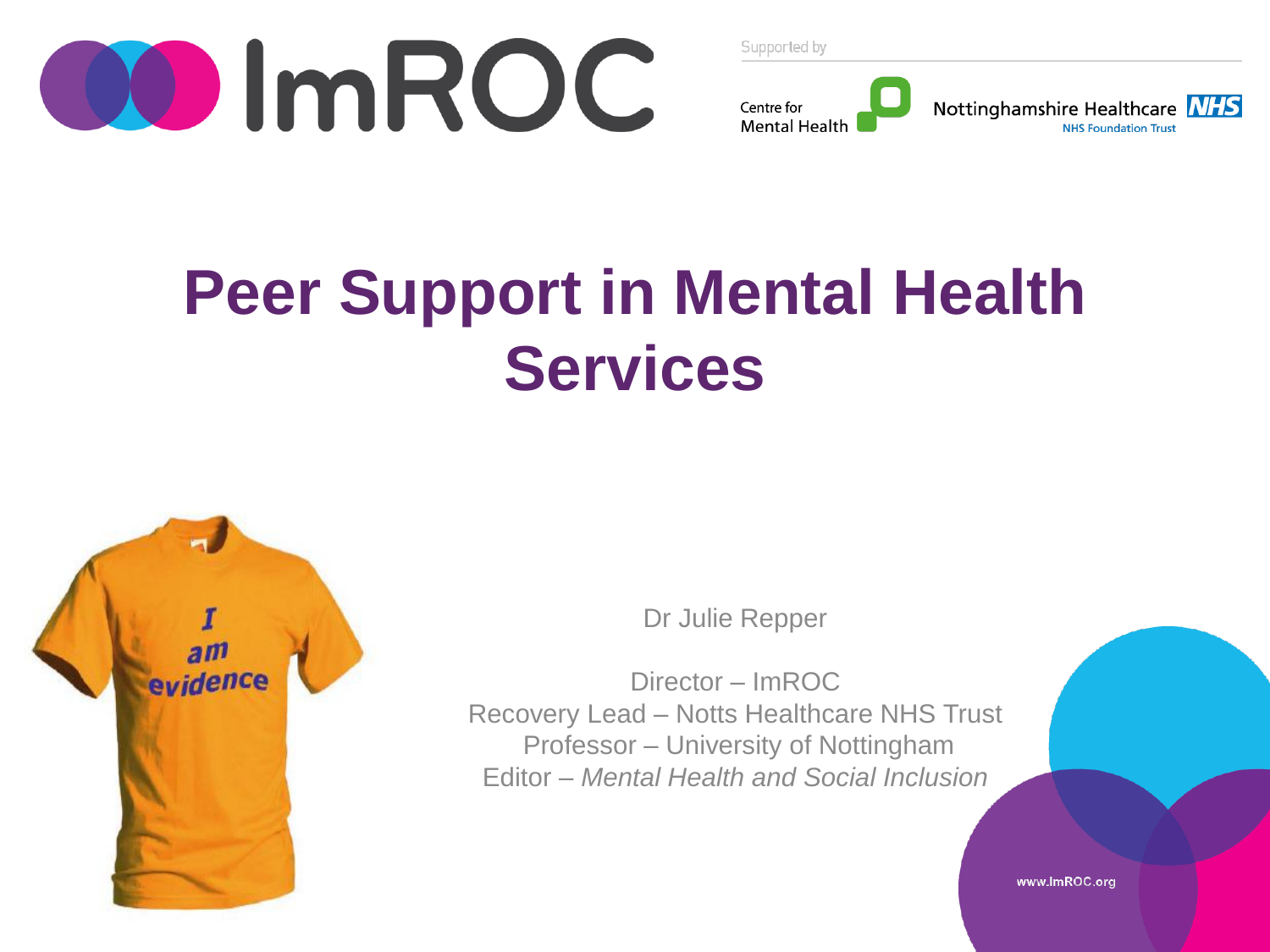



 **Just imagine that you are …..**

- **Frightened**
- Alone
- Unable to explain how you feel
- People treat you differently
- Unable to believe that you will get through this
- You can't trust your self …
- And then you meet someone who has been through it and has survived, in fact they are living a meaningful, contributing life…

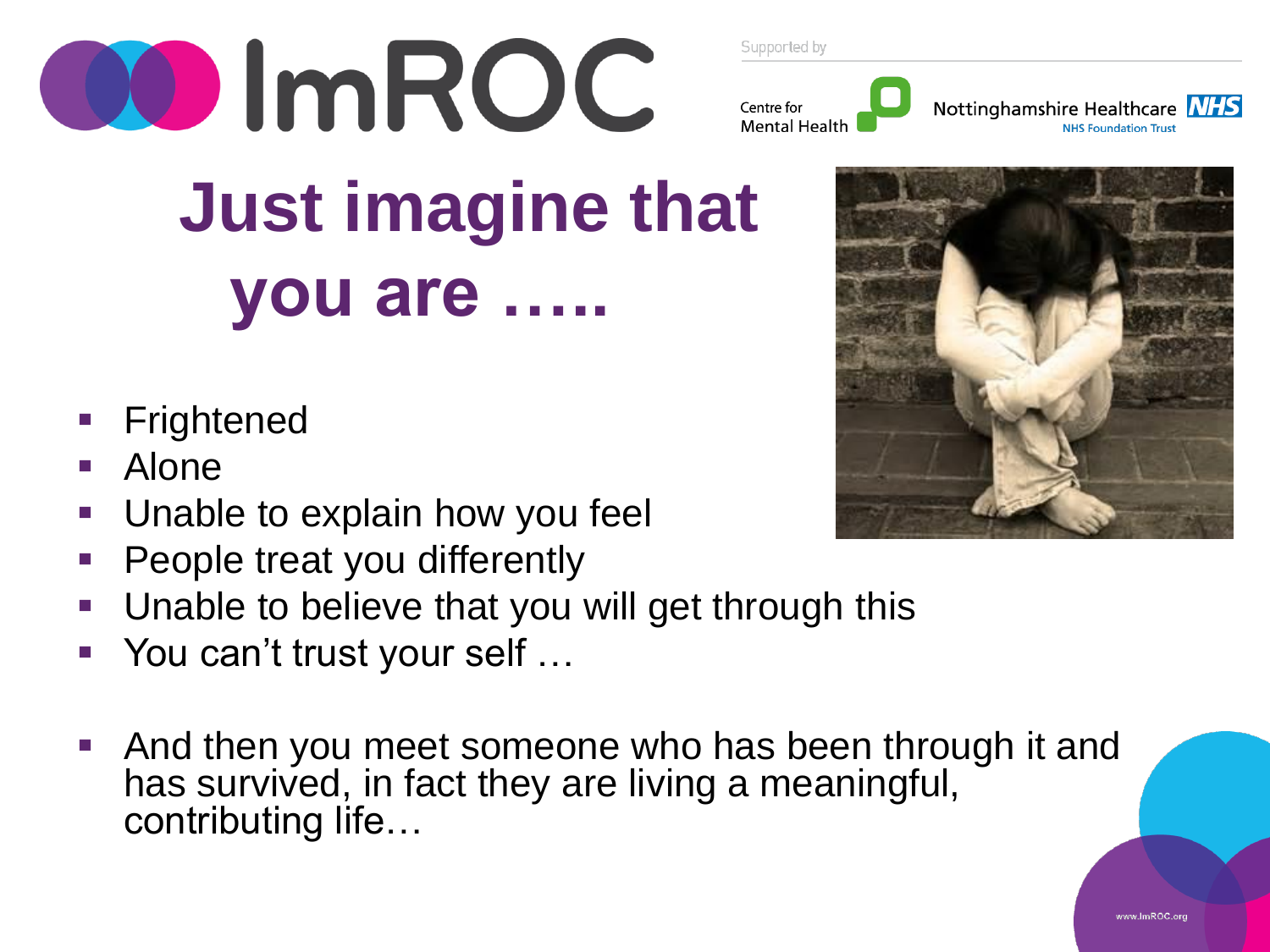

#### Centre for Nottinghamshire Healthcare NHS **Mental Health NHS Foundation Trust**

## **So this is peer support?**

- People explicitly drawing on their own lived experiences to support others
- People who have 'been there' and moved on in their lives so they embody 'recovery' and convey messages of hope
- People who have found ways out of similar crises and so bring experience and confidence to support others
- People who know how important it is to have someone who believes in you and takes you seriously and gives you time and space to find your feet.

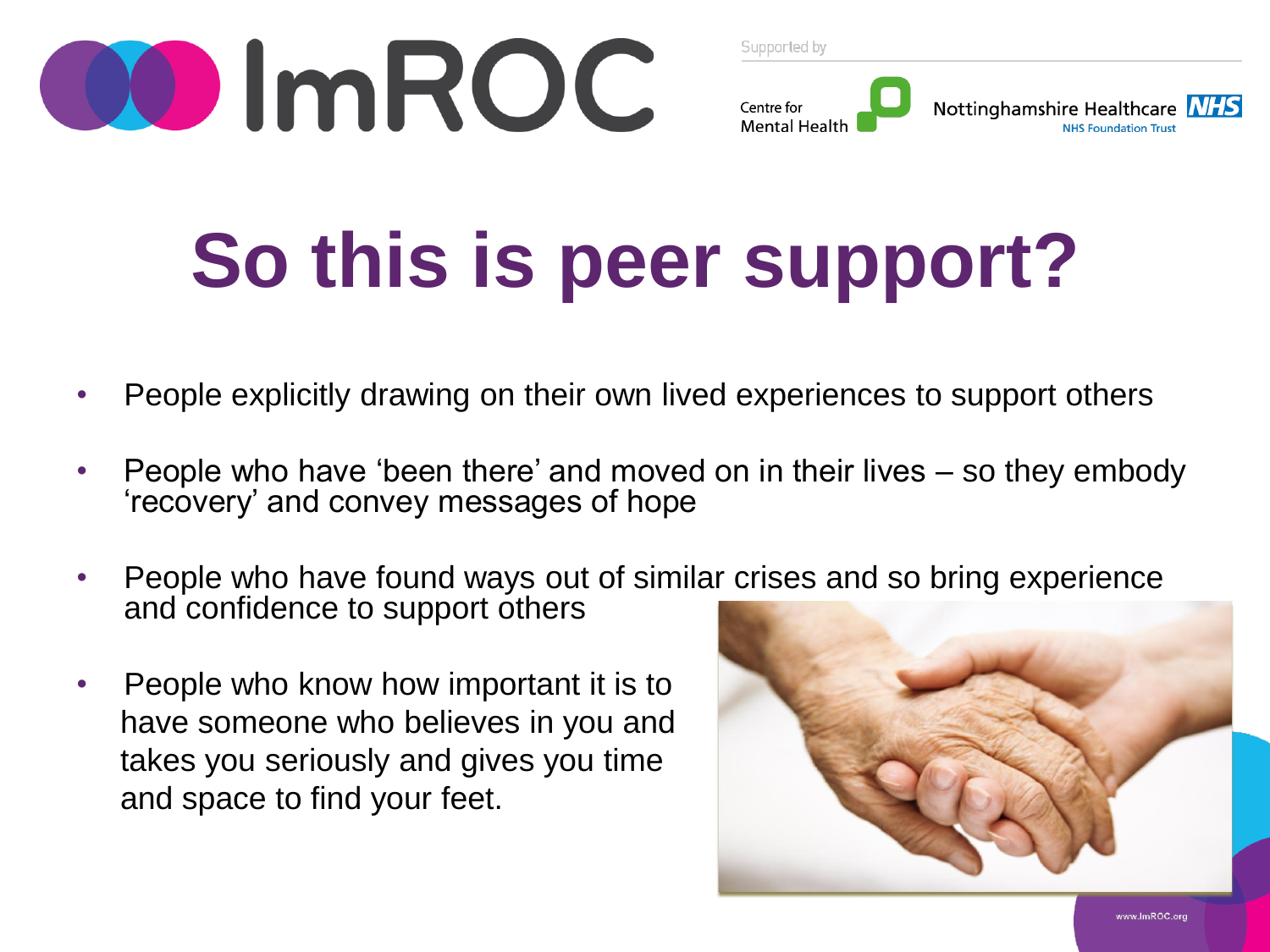

#### Nottinghamshire Healthcare NHS Centre for **Mental Health NHS Foundation Trust**

### **In the words of peer support workers…**

*"they know I'm not the expert, they know we're just us, both trying to beat the same demons, and we're trying to work things through together"*

*"... I said to her "I've got my own experience of mental illness, I've been on the ward myself and so on," and with that she sort of jumped up and gave me this huge big bear hug"*

*"People who are going through it will look at you as if to say, "you do actually know where I'm coming from" - that breaks down so much!"*

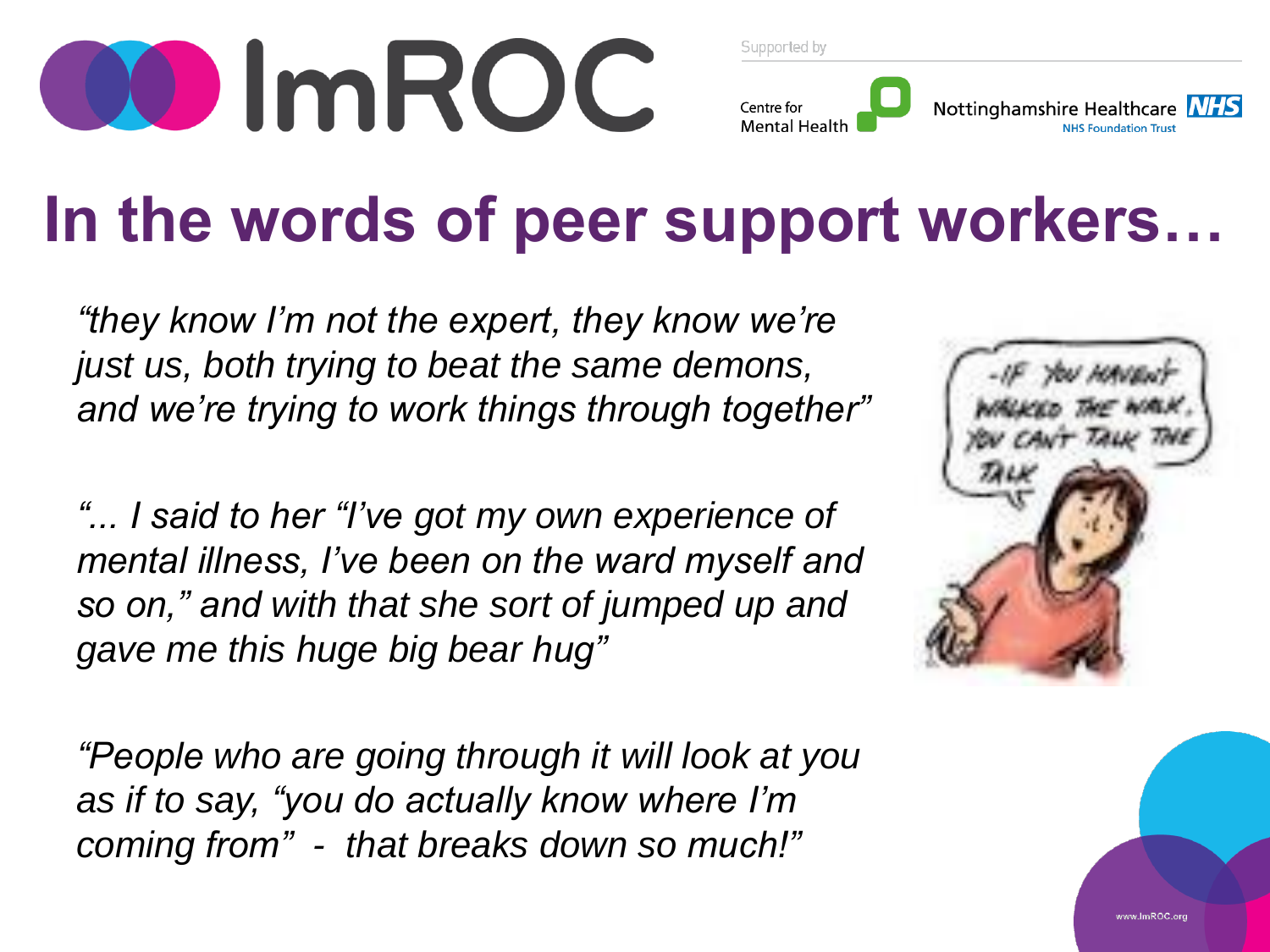



**Today …**

- **Bringing peer support into services**
- What difference does it make?
- What are the core principles of peer support?
- **How do we ensure that peers remain faithful** to these principles in their practice?
- Common challenges and some solutions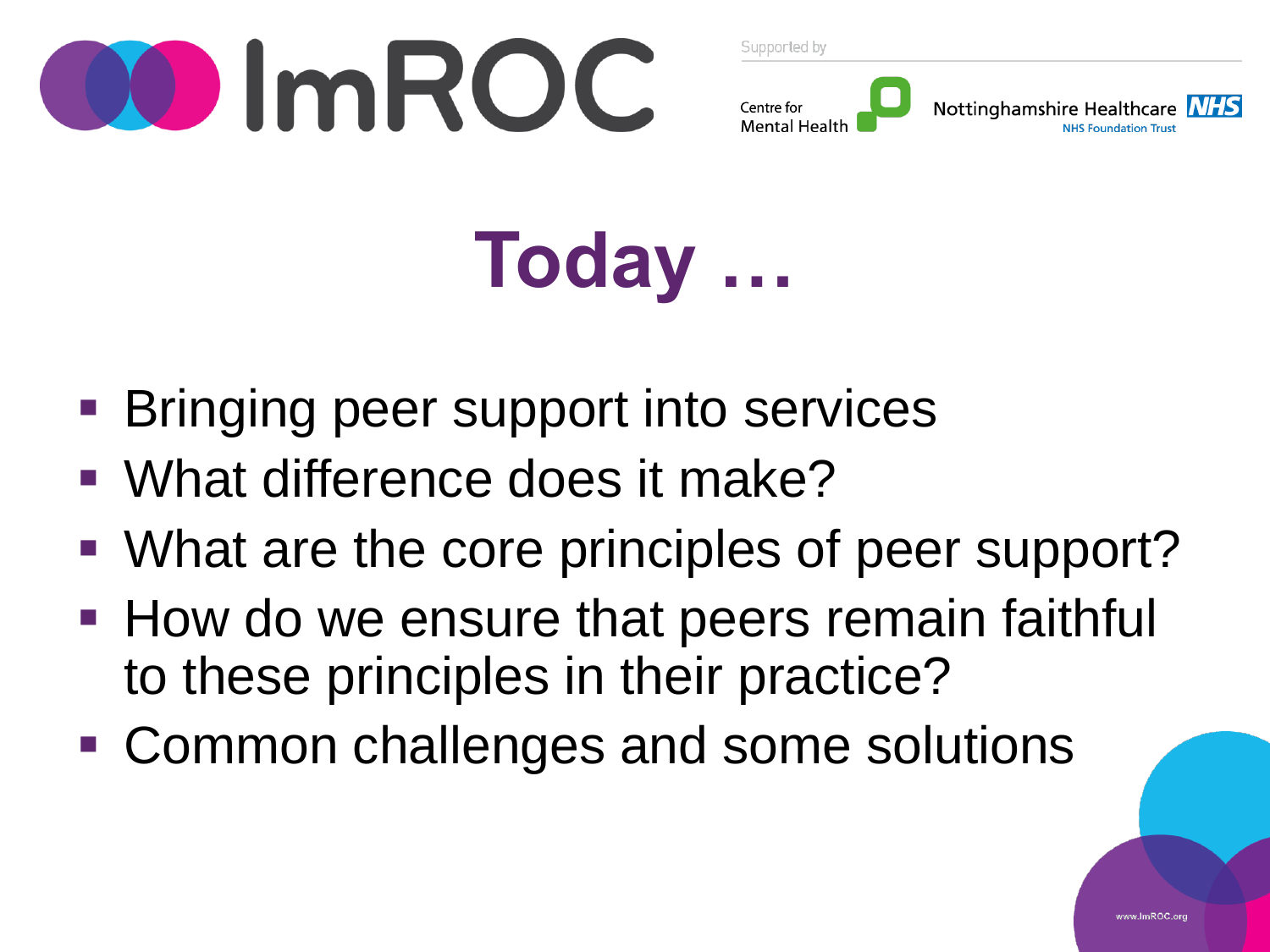

• the employment of people with lived experience of mental health conditions *in mental health services* 

00 ImROC

- their role includes explicitly *drawing on their own experiences* to support others going through similar things
- may work as volunteers, interns or paid employees, but job description should include *a) that they have lived experience; b) that they use their lived* experience
	- to support others





Nottinghamshire Healthcare NHS

**NHS Foundation Trust** 



Centre for **Mental Health**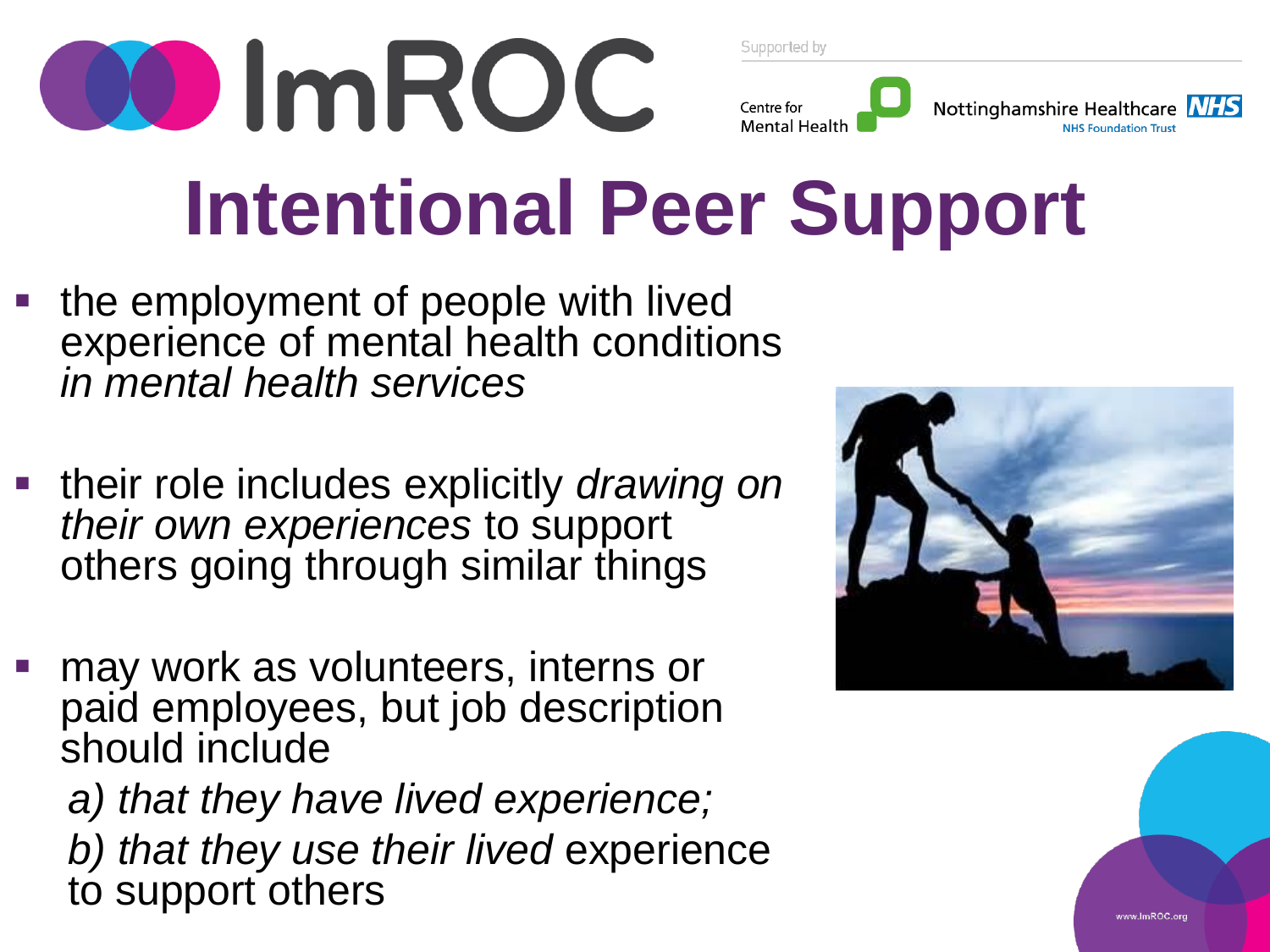

Centre for

Nottinghamshire Healthcare MHS **Mental Health NHS Foundation Trust** 

### **What difference does peer support make? O**ImROC **Briefing**

Reviews of evidence suggest that adding psws to teams

- a) does no harm
- b) improves lives of people supported
- c) influences culture
- d) cuts costs
- d) improves lives of peers

|    | A joint in Eative from<br>DO ImR(<br>Mental Health Netwi<br>NHS CONFEDERATE<br>Centre for<br><b>Implementing Recovery</b><br>through Organisational Change<br>Mental Health<br><b>Briefing</b>                                                                                                                                                                                                                                                                                                                                                                                                                                                                                                                                                                                                                                                                                                                                                                                                                                                                                                                                                                                                                                                                                                                                     |  |
|----|------------------------------------------------------------------------------------------------------------------------------------------------------------------------------------------------------------------------------------------------------------------------------------------------------------------------------------------------------------------------------------------------------------------------------------------------------------------------------------------------------------------------------------------------------------------------------------------------------------------------------------------------------------------------------------------------------------------------------------------------------------------------------------------------------------------------------------------------------------------------------------------------------------------------------------------------------------------------------------------------------------------------------------------------------------------------------------------------------------------------------------------------------------------------------------------------------------------------------------------------------------------------------------------------------------------------------------|--|
| 6. | The Team Recovery Implementation<br>Plan: a framework for creating<br>recovery-focused services<br><b>Julie Repper and Rachel Perkins</b>                                                                                                                                                                                                                                                                                                                                                                                                                                                                                                                                                                                                                                                                                                                                                                                                                                                                                                                                                                                                                                                                                                                                                                                          |  |
|    | <b>INTRODUCTION</b><br>Creating more recovery-focused services requires a change in culture and practice<br>at every level of the organisation (Shepherd et al., 2010). In modern mental<br>health services, the basic building block is the multidisciplinary team, whether in a<br>hospital ward or in the community.<br>Supporting recovery through working with the whole team is at the centre of the<br>processes of organisational change and a necessary complement to changing the<br>attitudes and behaviour of front-line stall (Whiteley et al., 2009).<br>The 'Team Recovery Implementation Plan' (TRIP) was initially developed by Julie<br>Repper and her colleagues in Nottingham and is a tried and tested instrument<br>designed to assist with this goal. This paper describes the instrument and its<br>practical use in a variety of settings.<br>Successfully embedding recovery ideas and practice into the day-to-day<br>work of individual teams requires two parallel processes:<br>1. Empowering teams (their stall and people using services).<br>to translate abstract ideas about recovery into practice.<br>2. Utilising the skills and resources of everyone at the front line<br>(staff and people using services) to develop innovative ways<br>of promoting recovery and recovery environments. |  |

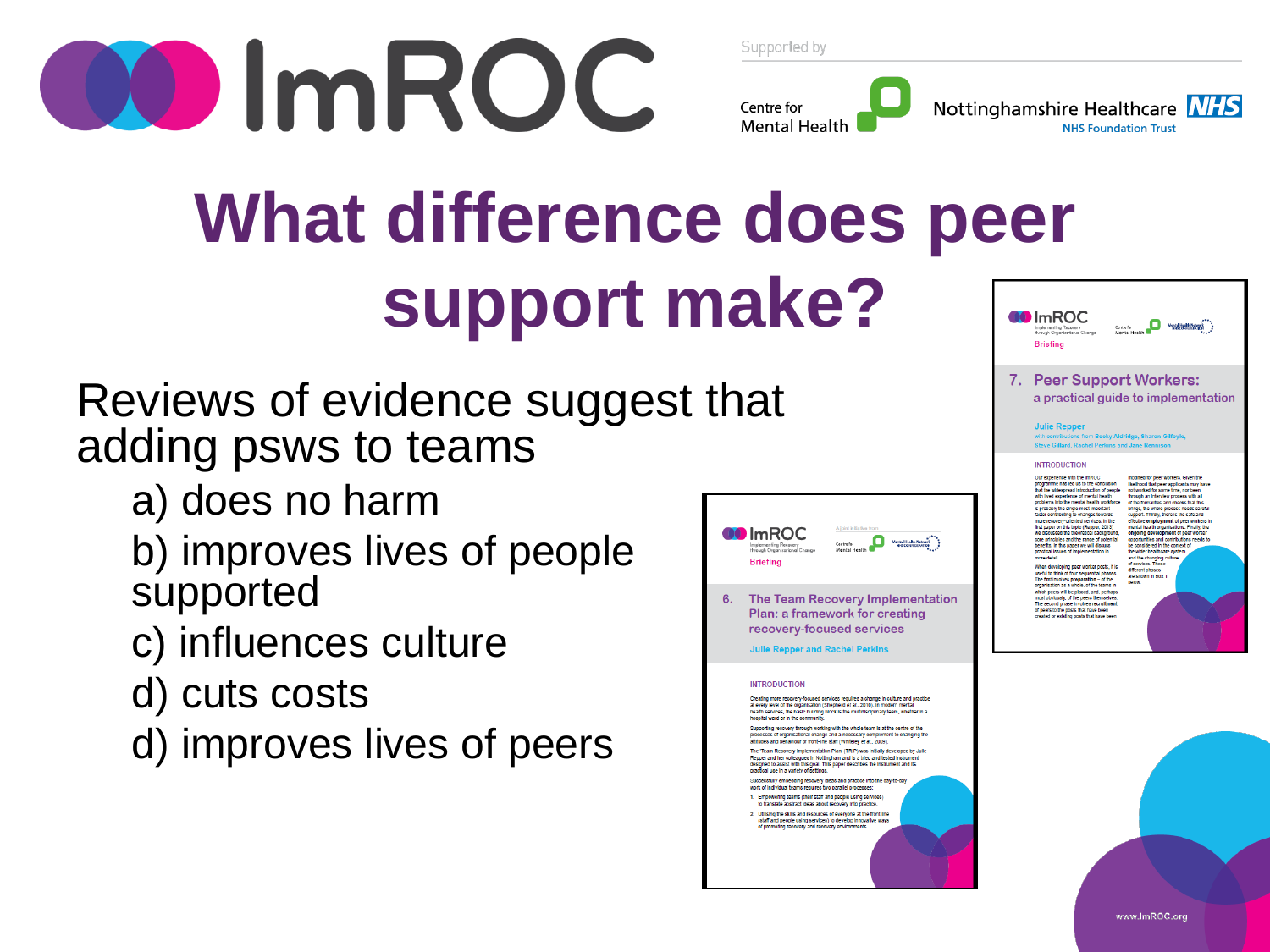

#### Nottinghamshire Healthcare Centre for **Mental Healtl**

### **Impact on the lives of people supported**

- Improved empowerment greater belief in, and ability to, overcome difficulties, feel more understood and accepted
- More hopeful inspired by meeting people who have similar experiences and people who have overcome similar challenges
- Reduction in service use, longer community tenure, fewer crises
- Cost benefits (recoup cost of salary 3:1) (Trachtenberg et al; 2013)
- Benefits enhanced in 'hard to reach' groups

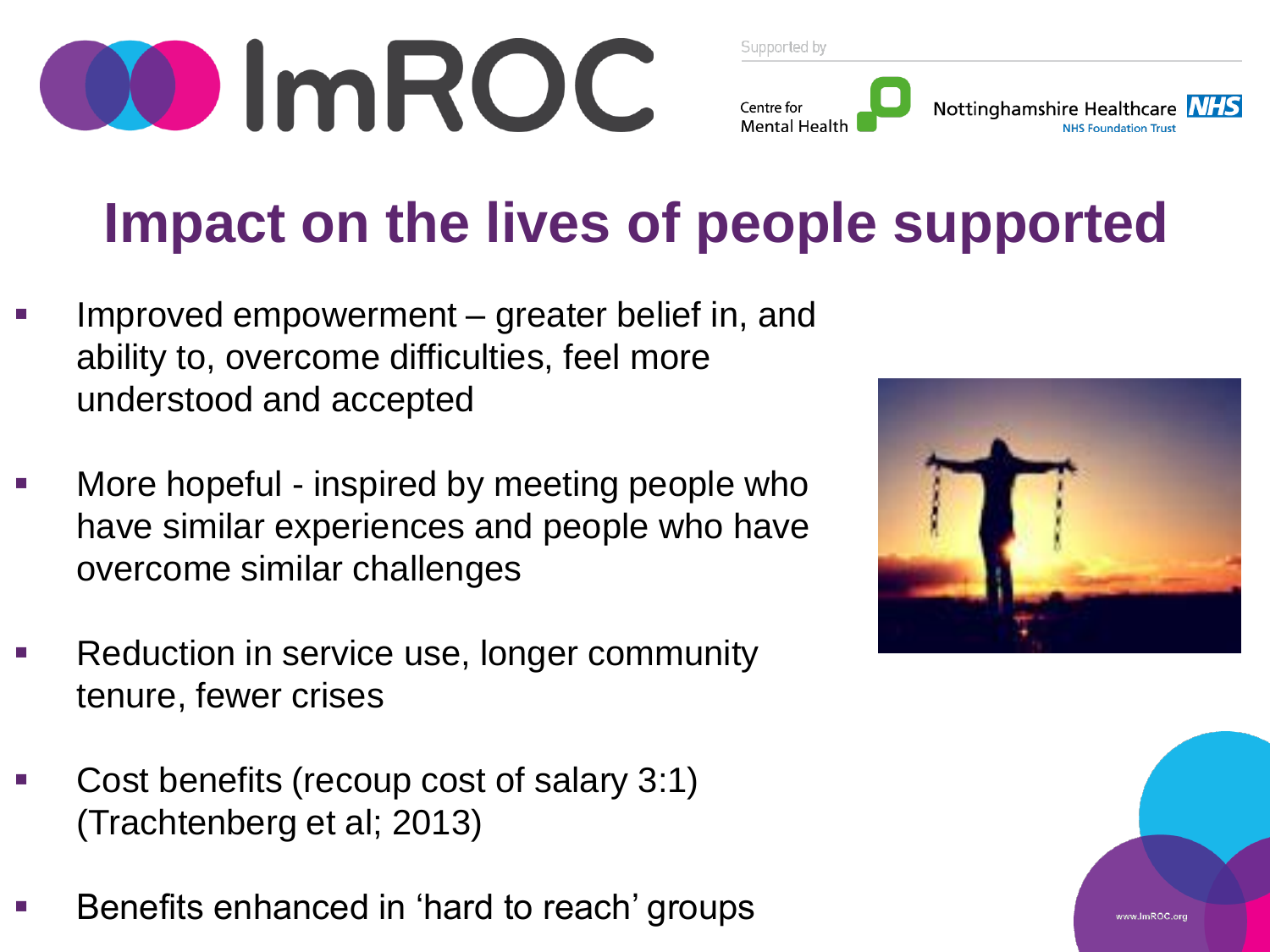



### **Peer Support can change the lives of peer support workers**

- Increased self-esteem, confidence empowerment.
- Benefits of being employed (financial, social, status, structure) combined with the supervision and safety of a job in which they are free to disclose their difficulties
- Progress personal recovery: Skills learnt on the job aid their own recovery

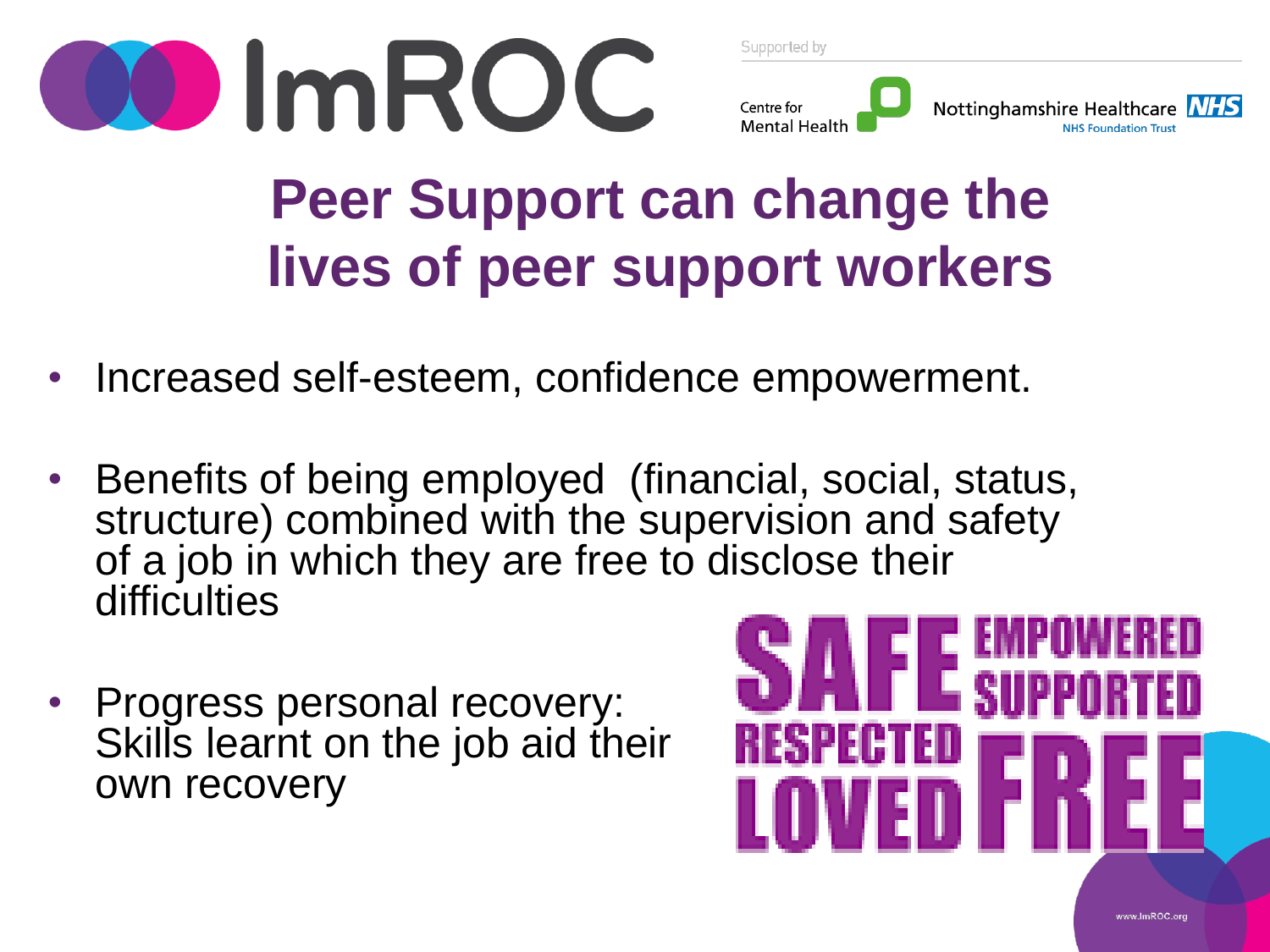

|  |  |  | Supported by |
|--|--|--|--------------|
|  |  |  |              |



### **Peer Support can change the system**

- Communication: help providers and patients to understand each other better
- Enhance provision: complement work of other team members by added skills in community inclusion and development, coaching and problem solving
- Change staff attitudes: inspire belief in Recovery
- Break down barriers between 'us' and 'them'; challenge assumptions.



www.lmROC.or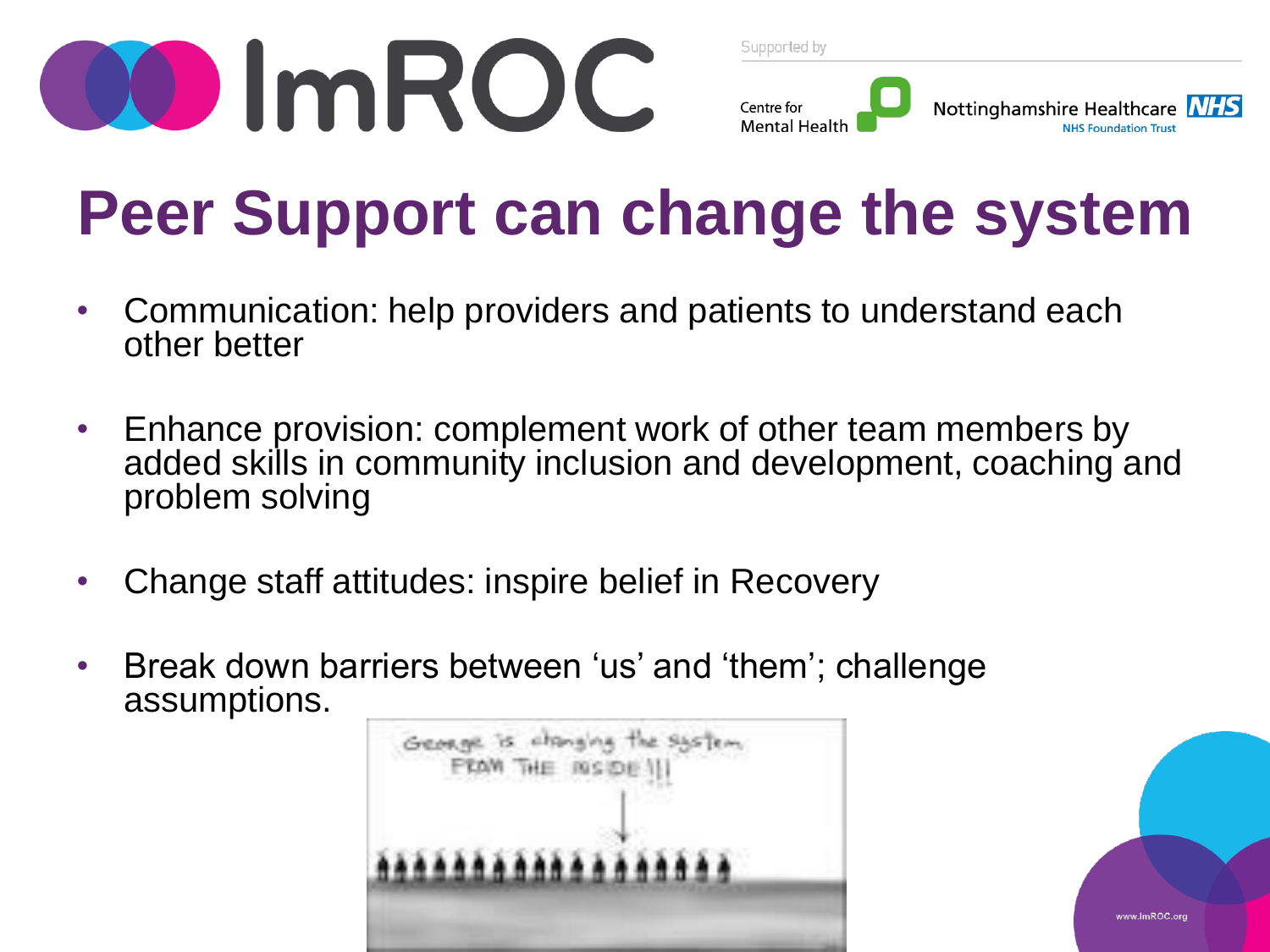







### **But there are all kinds of challenges...**

- Different roles, definitions, codes of conduct, job descriptions, organisations, training, supervision .
- Risk of becoming socialised into the 'normal way of working'
- Ambiguity about relationships, boundaries, disclosure & management of personal information
- Different factions forming and stories are developing about various forms of peer support ...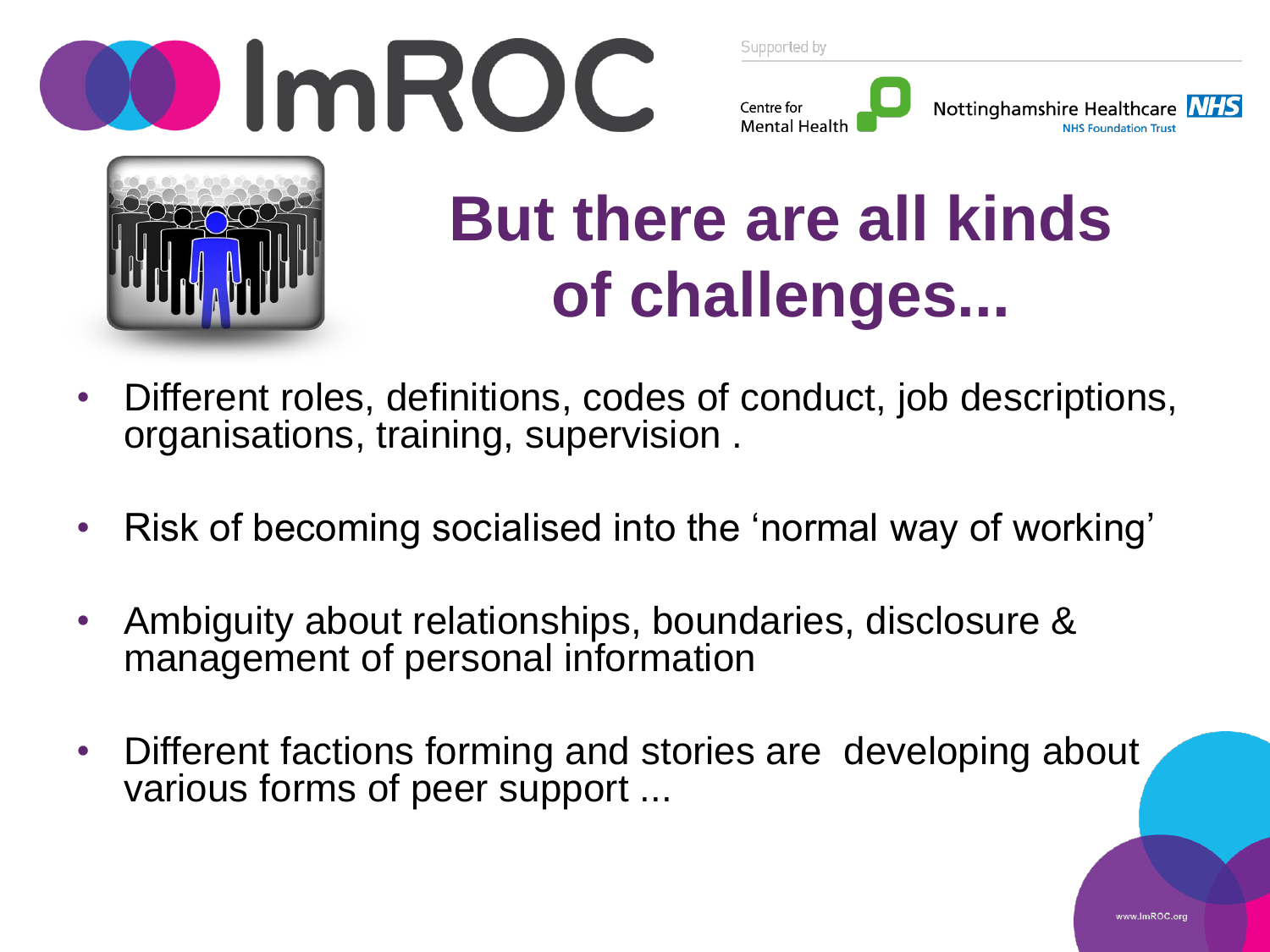

#### Nottinghamshire Healthcare NHS Centre for **Mental Health NHS Foundation Trust**

### **The defining characteristics of peer support**



www.lmROC.org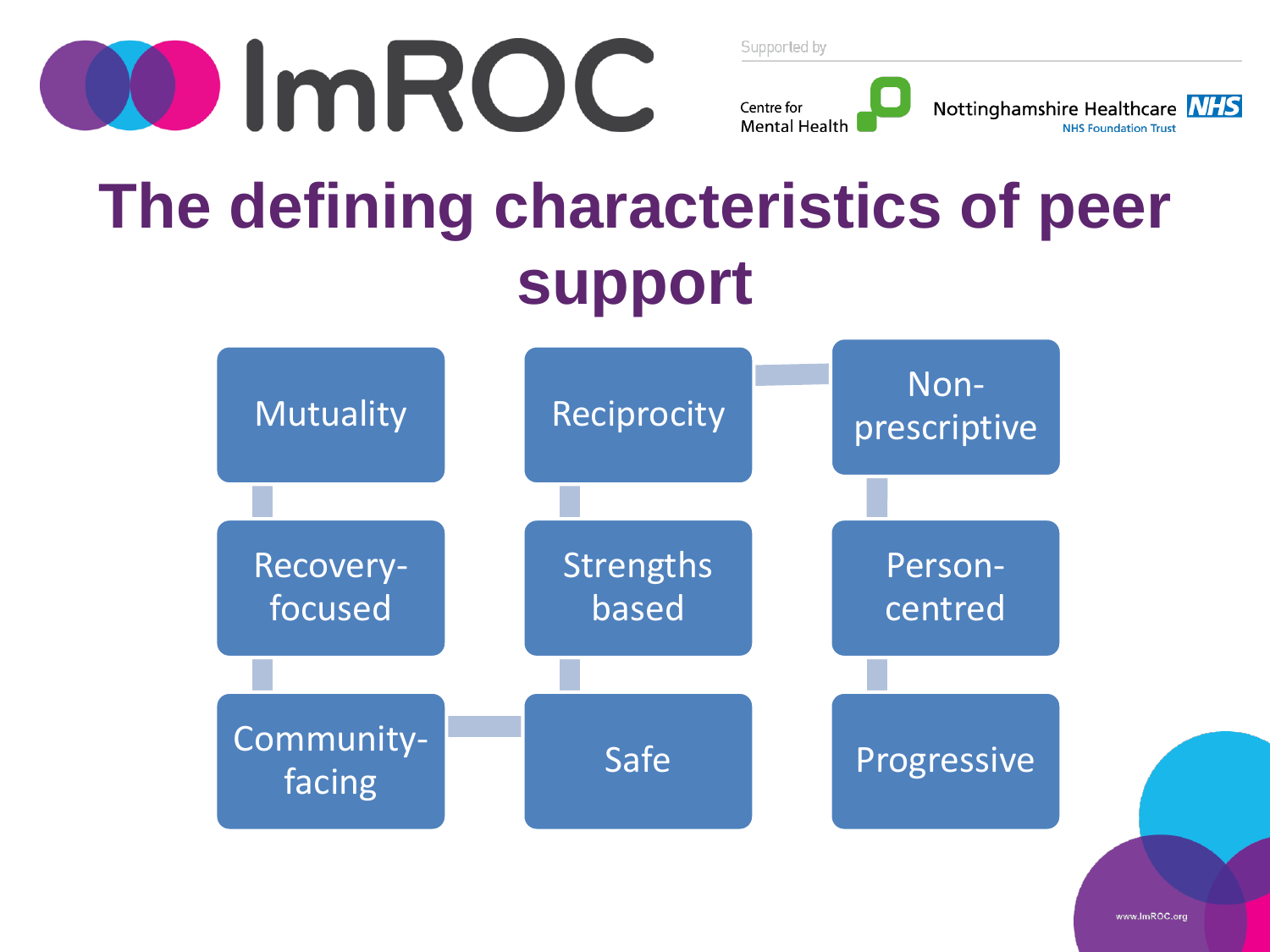

#### Nottinghamshire Healthcare NHS Centre for **Mental Health NHS Foundation Trust**

# **Mutuality**



- This refers to sharing experiences:
	- Demonstrating that they share similar experiences fear, guilt, feeling overwhelmed…
	- Sharing coping strategies things that have worked for them
- All done with care a fundamental part of training:
	- For the benefit of the other person, not themselves
	- Nothing said 'in secret'
	- Judge what to say, how to say it, how much to say, when and to whom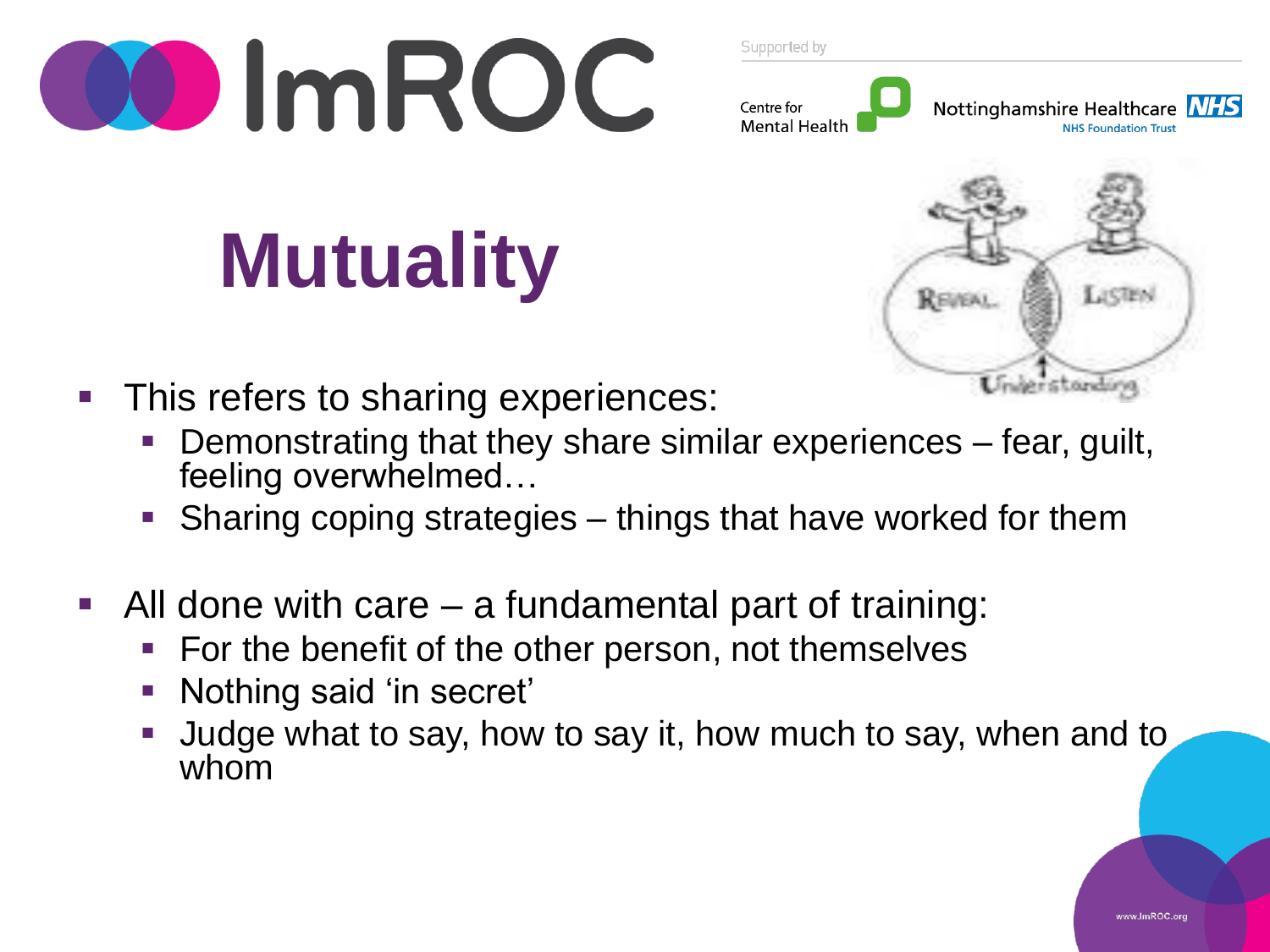



## **Recovery Focused**

- **Every interaction needs to** 
	- **Inspire** *hope*



- Enable person to take back *control* develop understanding and/or self management skills
- Facilitate access to *opportunities* to do the things they want to do – identify goals, take steps to achieve them, find the community resources and supports to help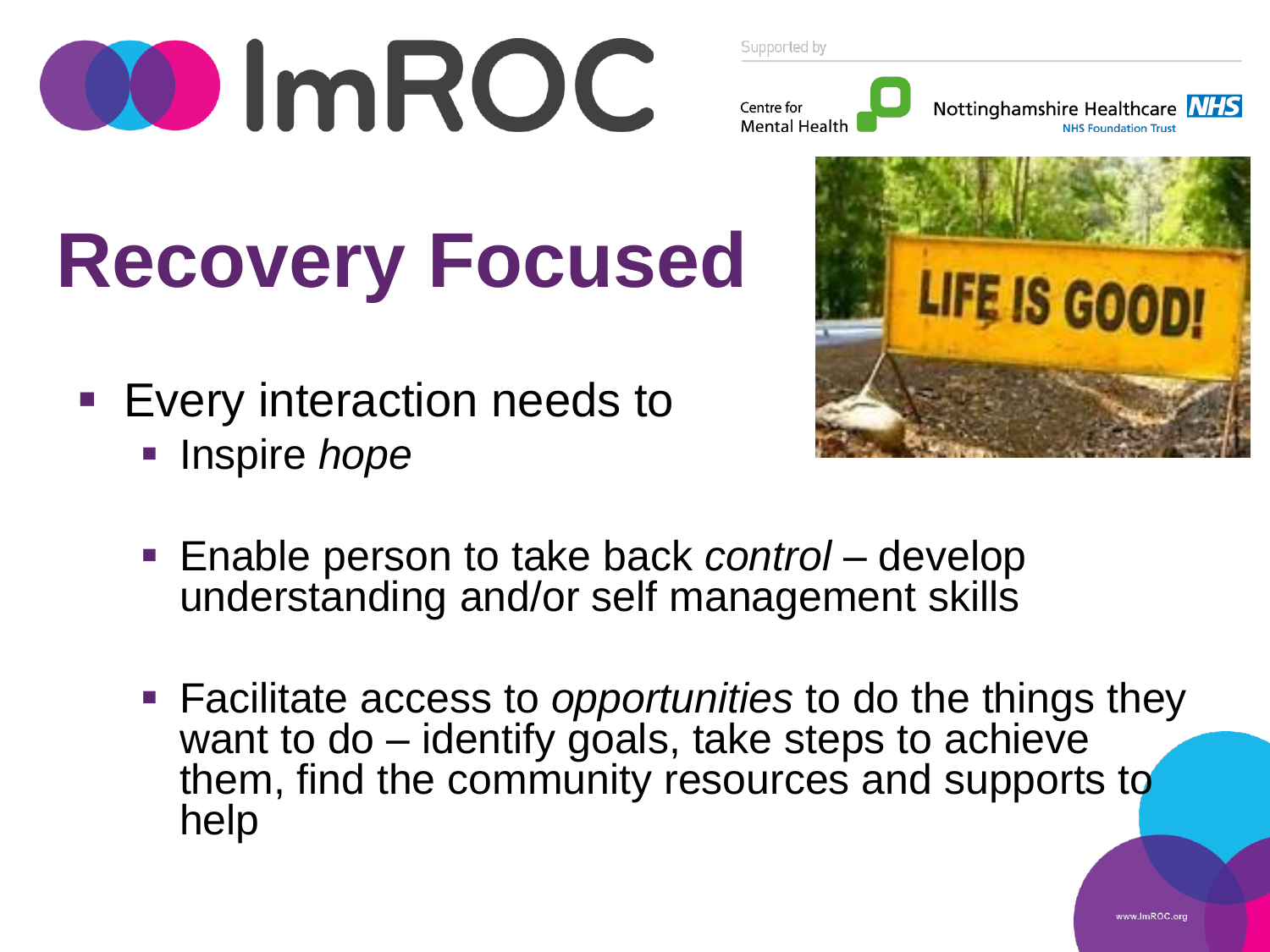





## **Community Facing**



- Peer workers often know the local community well and need to constantly develop their knowledge of resources, activities and facilities that can support people to regain roles and relationships.
- Success is not judged by the quality of the relationship between peer and person so much as by the quality and contribution that the person can make to improving their roles and relationships within their communities.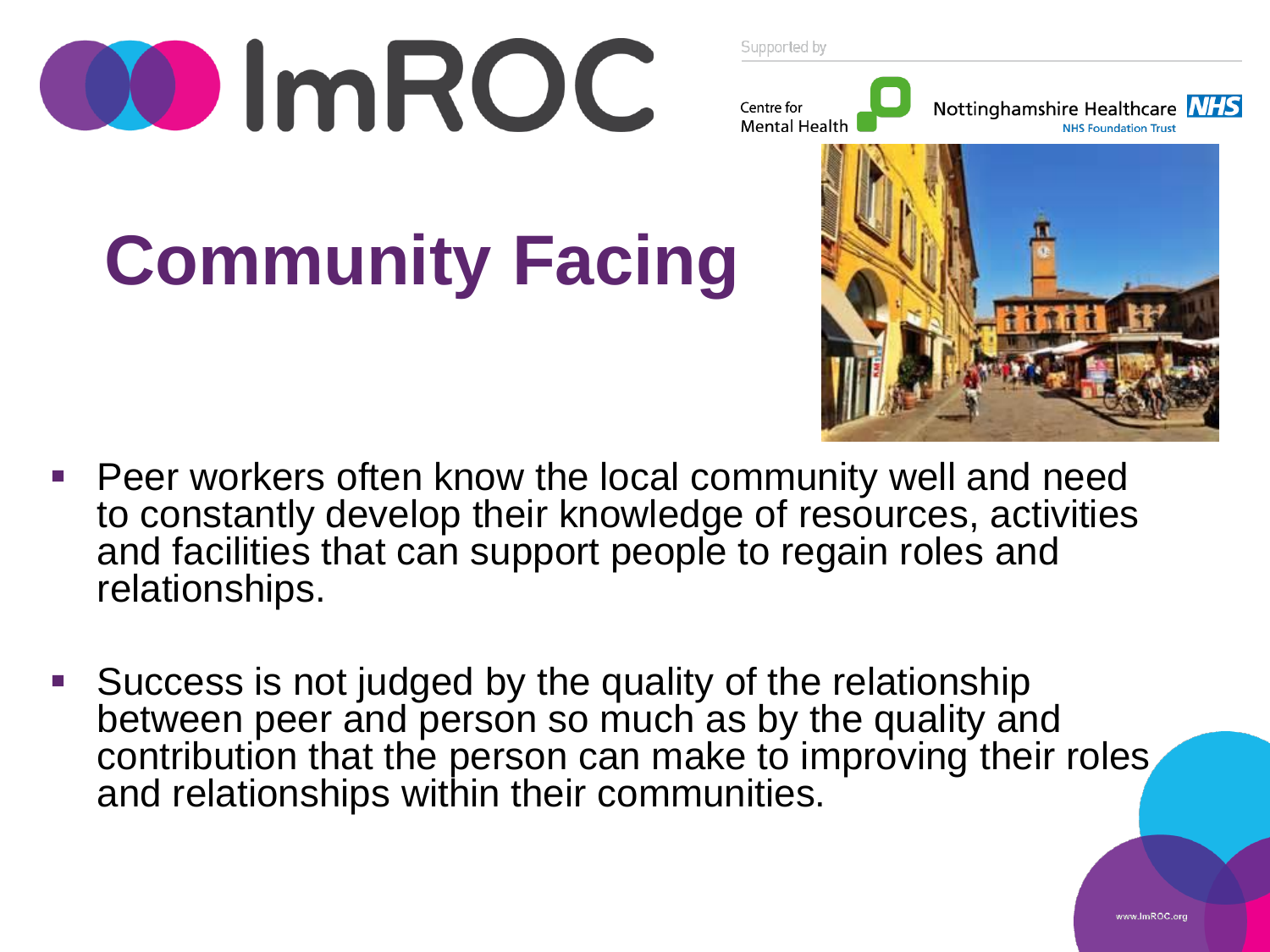

## **Reciprocity**

This refers to learning from each giving and taking in the supportive relationship

Supported by





- Although the peer worker is generally further ahead in their recovery journey, they can
	- Acknowledge when they hear a good idea, coping strategy, place to feel included...
	- Learn new skills by 'doing with'- sewing, music, sport...
	- Show that they are not frightened by 'big emotions'
	- Work together to develop new solutions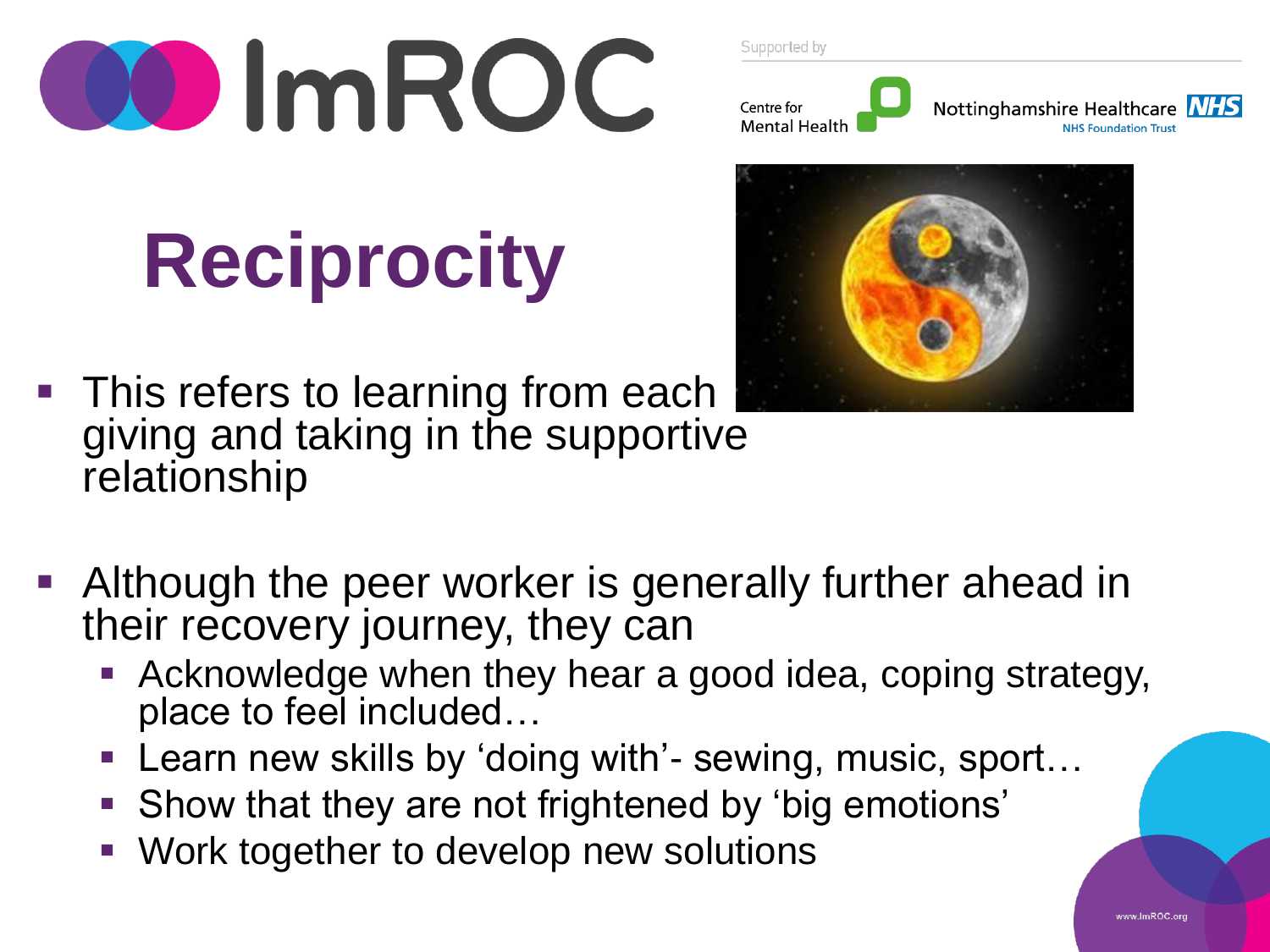



### **Strengths Based**



- Rather than focusing on deficits, disabilities, needs and dysfunctions, peer support workers build on strengths, resilience, assets and skills.
- They build skills in identifying strengths which might not be acknowledged by the person, and then use these to build confidence, identify new goals and progress towards them.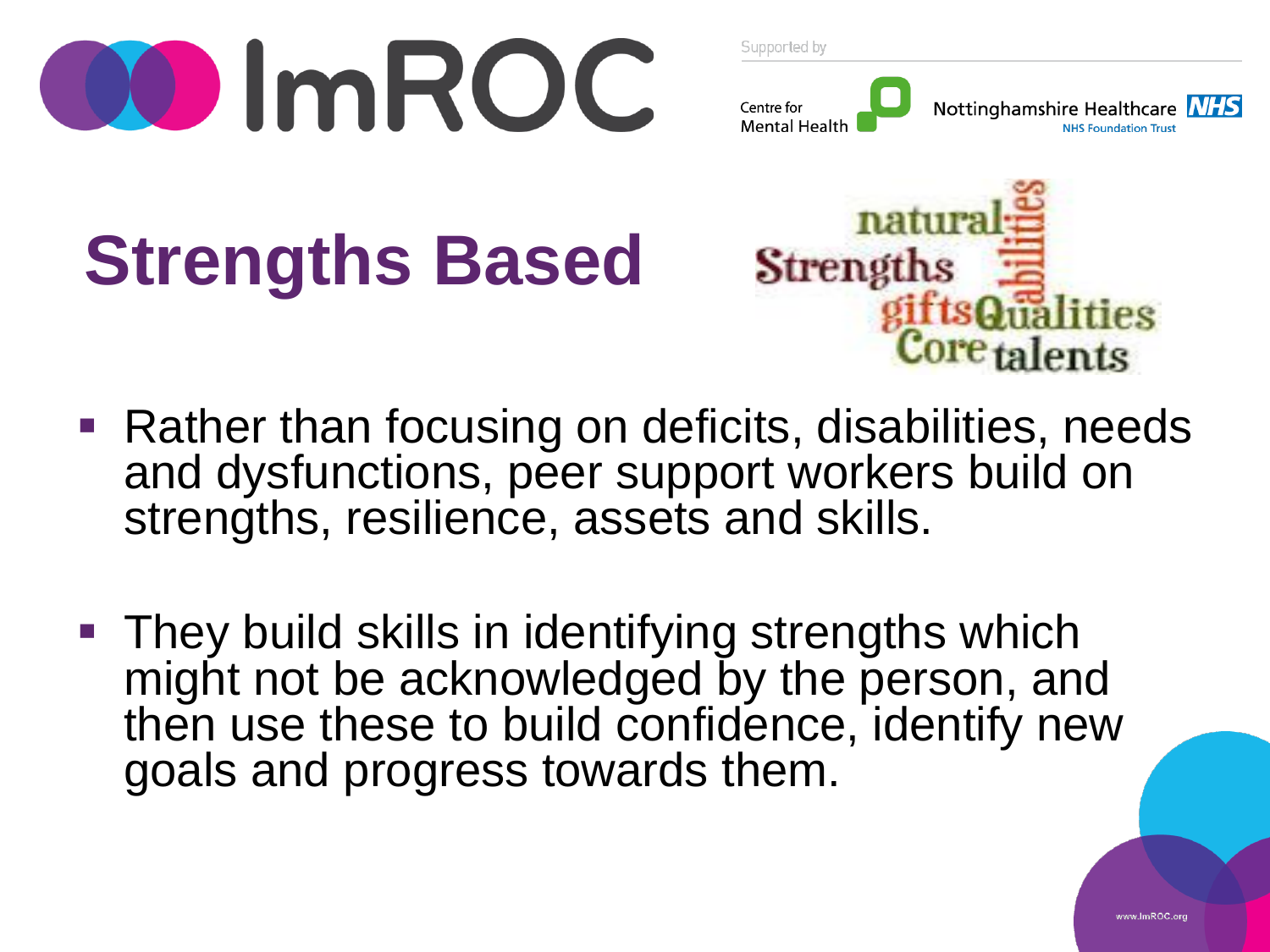

- **This refers to the safety of both the peer support worker and the** person they are supporting.
- Emotional, social and psychological safety all need to be considered.
- A sound code of conduct is required, and this needs to be understood by peers.
- Since peers share their own experiences they often hear more than other staff about traumatic experiences and about high risk intentions. They need to be clear how to respond to this information.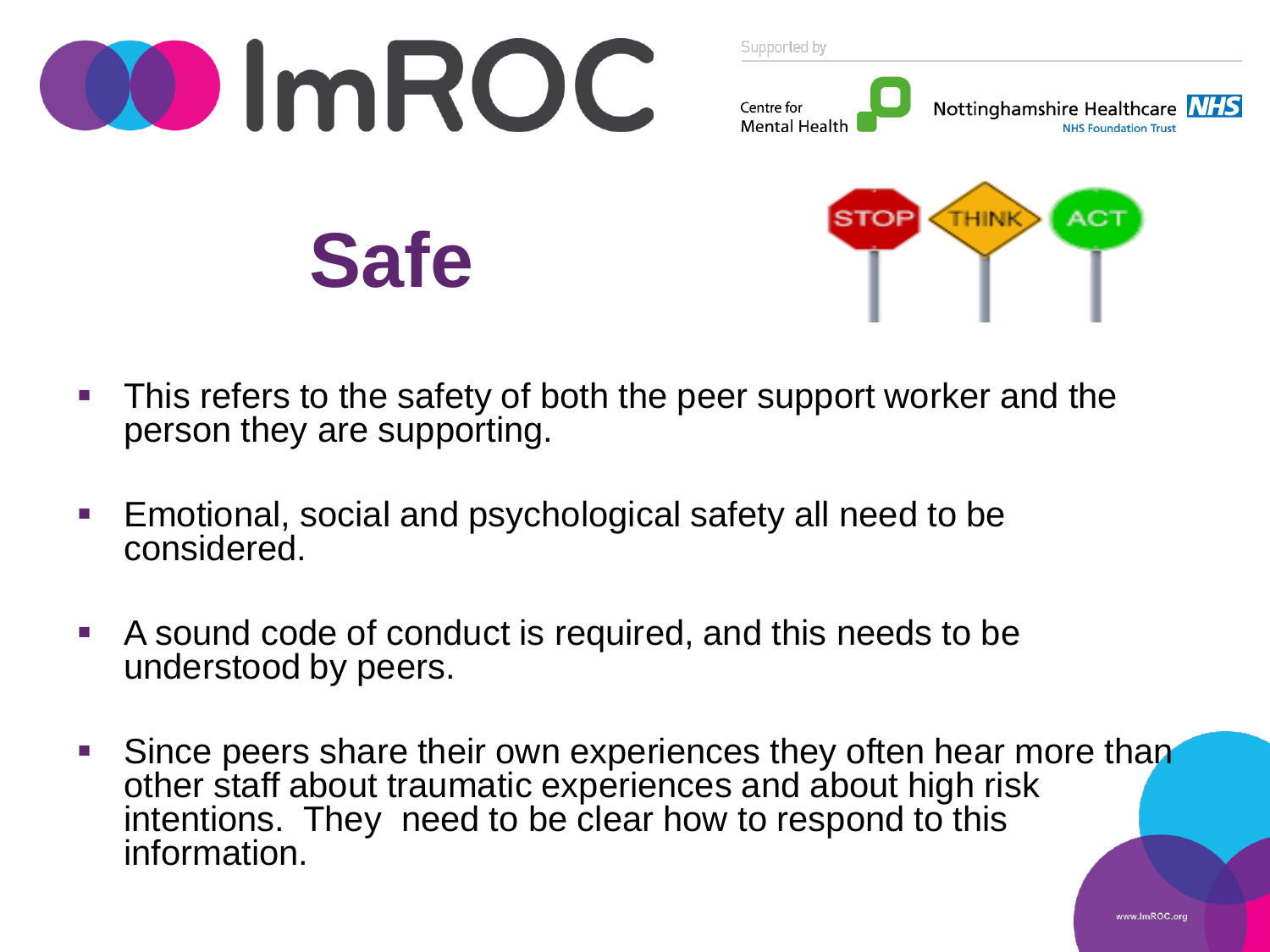



## **Non-Directive**



- Peer workers are trained to use active listening as their primary tool.
- They may use a problem solving approach and they might express their own views and experiences but they are not there to give advice or tell people what to do.
- People can find their own solutions and understandings given time within a supportive and interested relationship.
- Being non-prescriptive is incredibly difficult and needs to be addressed regularly in supervision.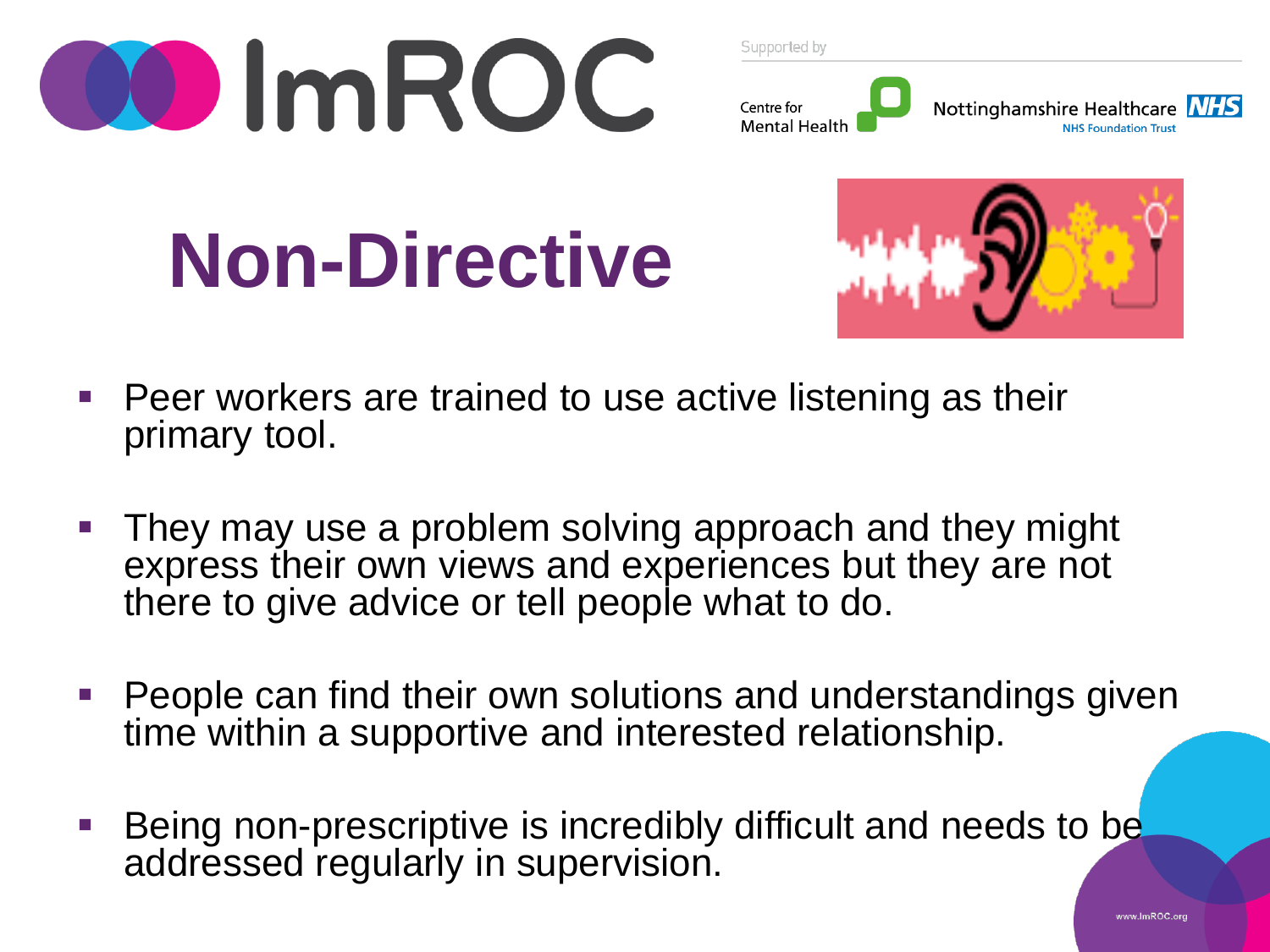



## **Person-Centred**



- Every individual is different and it is important for peer workers to avoid assuming that they can understand others solely with reference to their own experience.
- All support needs to be based on the individual situation and the individual's goals and supports available to them.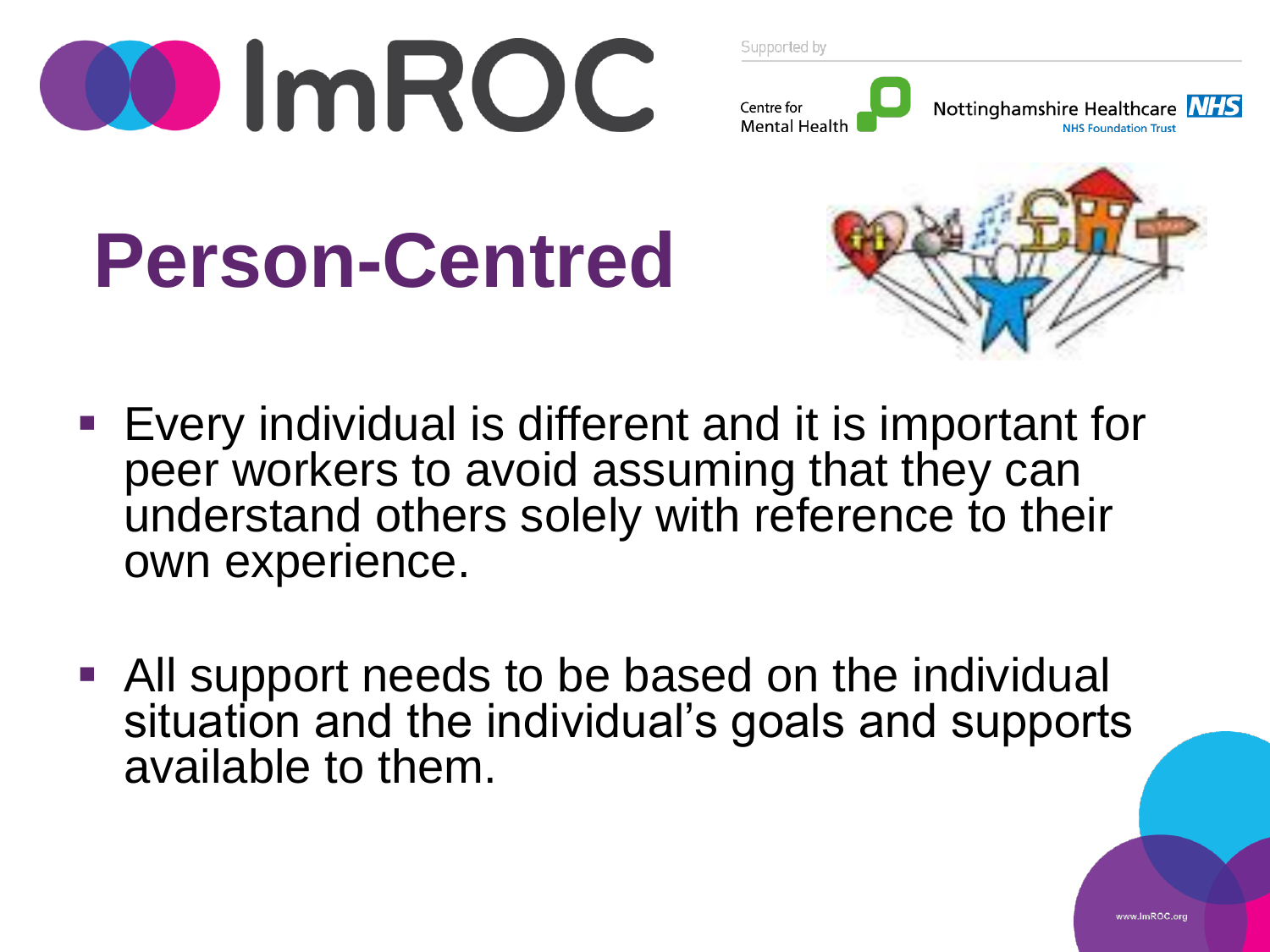

**Progressive**

Supported by





- It is tempting for peer workers to fall into a friendship rather than a professional role. However, friendships are very different and need to be enabled by peer support rather than provided by peer workers.
- If can be helpful to set a time limit for peer support so that both parties are aware of the need to move forward and work towards goals outside the service and beyond peer support.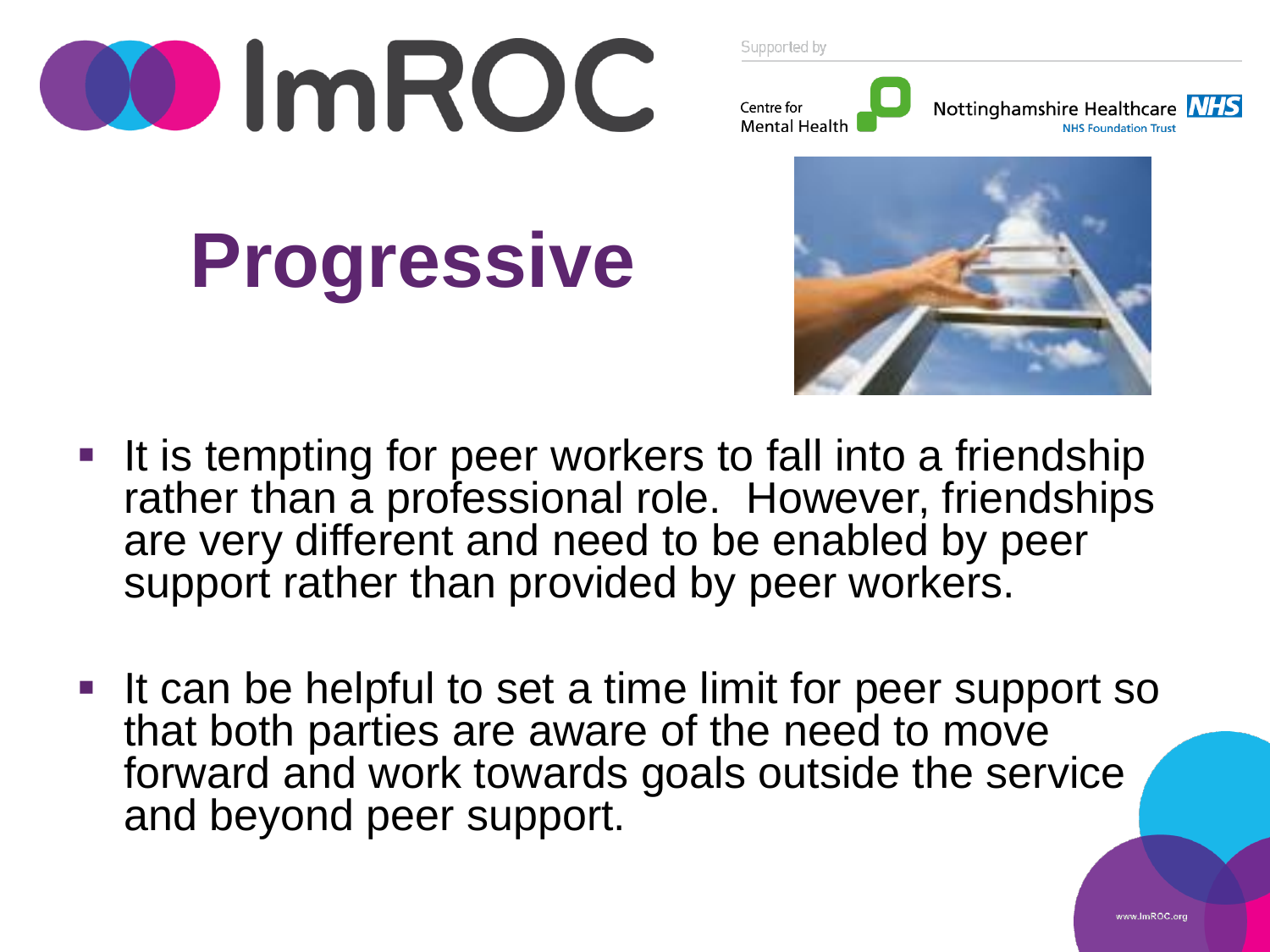



### **Critical questions in developing peer support**

- Is peer support a role in itself, or is it provided by trained peers in any role they may occupy?
- Where will they be employed what sort of services and what kind of roles?
- What training will they be offered a nationally accredited training course or locally determined? Specific to their mrole or generic?
- **What sort of career pathway?**
- What sort of support and supervision will be provided?
- What will you do about other staff with lived experience are they peers too?

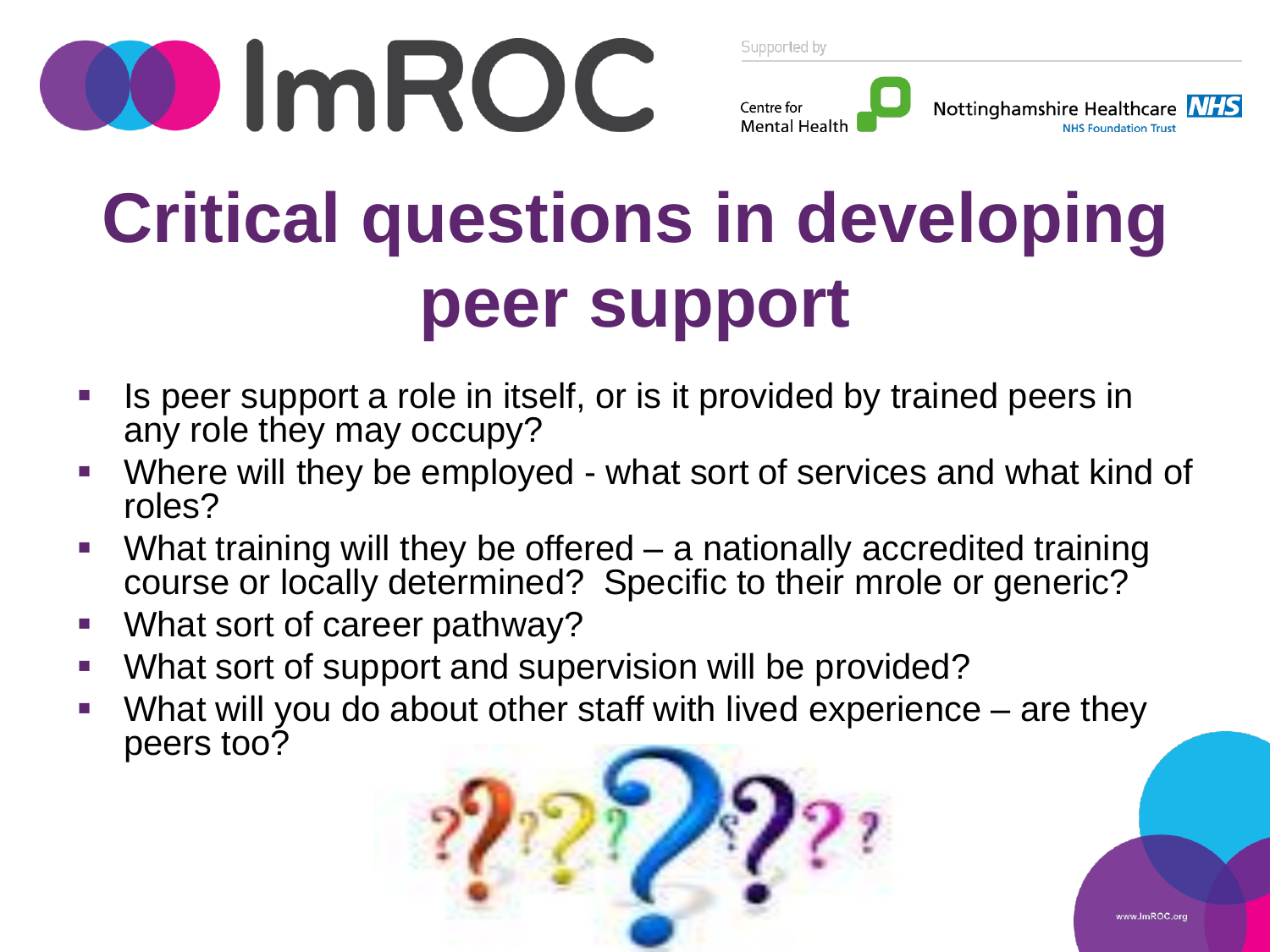



### **Challenges that we are facing …**

- How to create sufficient posts to form a 'critical mass'
- How to support peers to stay well when working shifts
- How to use the lived experience of professional staff
- How to ensure that peers use social media safely and appropriately
- What is the relationship between NGOs and public services in relation to peer support workers: Is there consistency in role, pay, training & support
- If peers replace other staff in the team, who completes the professional or practical jobs formerly completed by the nonpeer staff.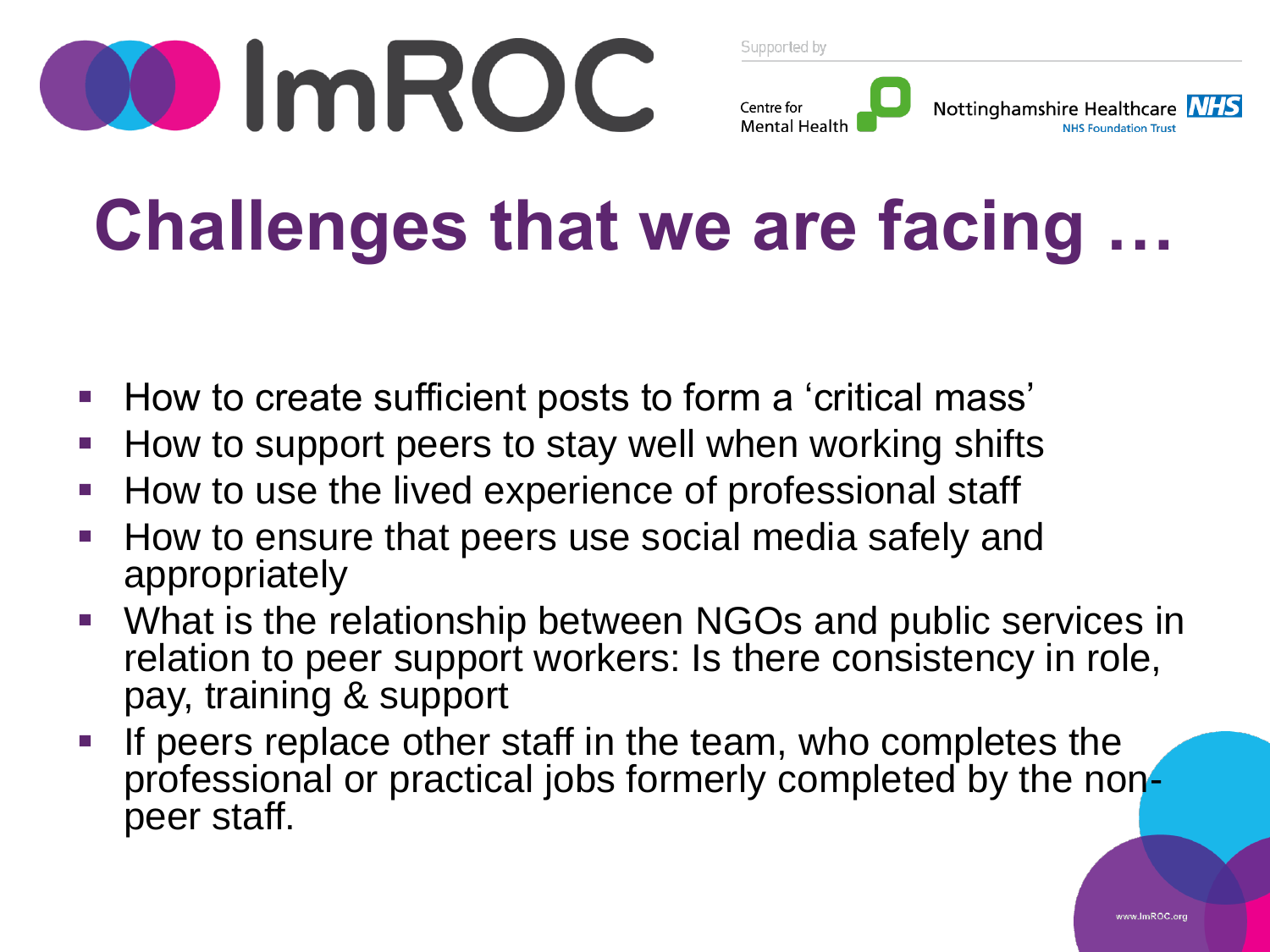

- **If is well worth investing in Peer support**
- They really do drive change Recovery focused change in services and improve the experience and outcomes of people using services

But

- They are not a cheap option
- They should be just one part of a strategy to improve services
- This does require care, thought and a large investment of time.